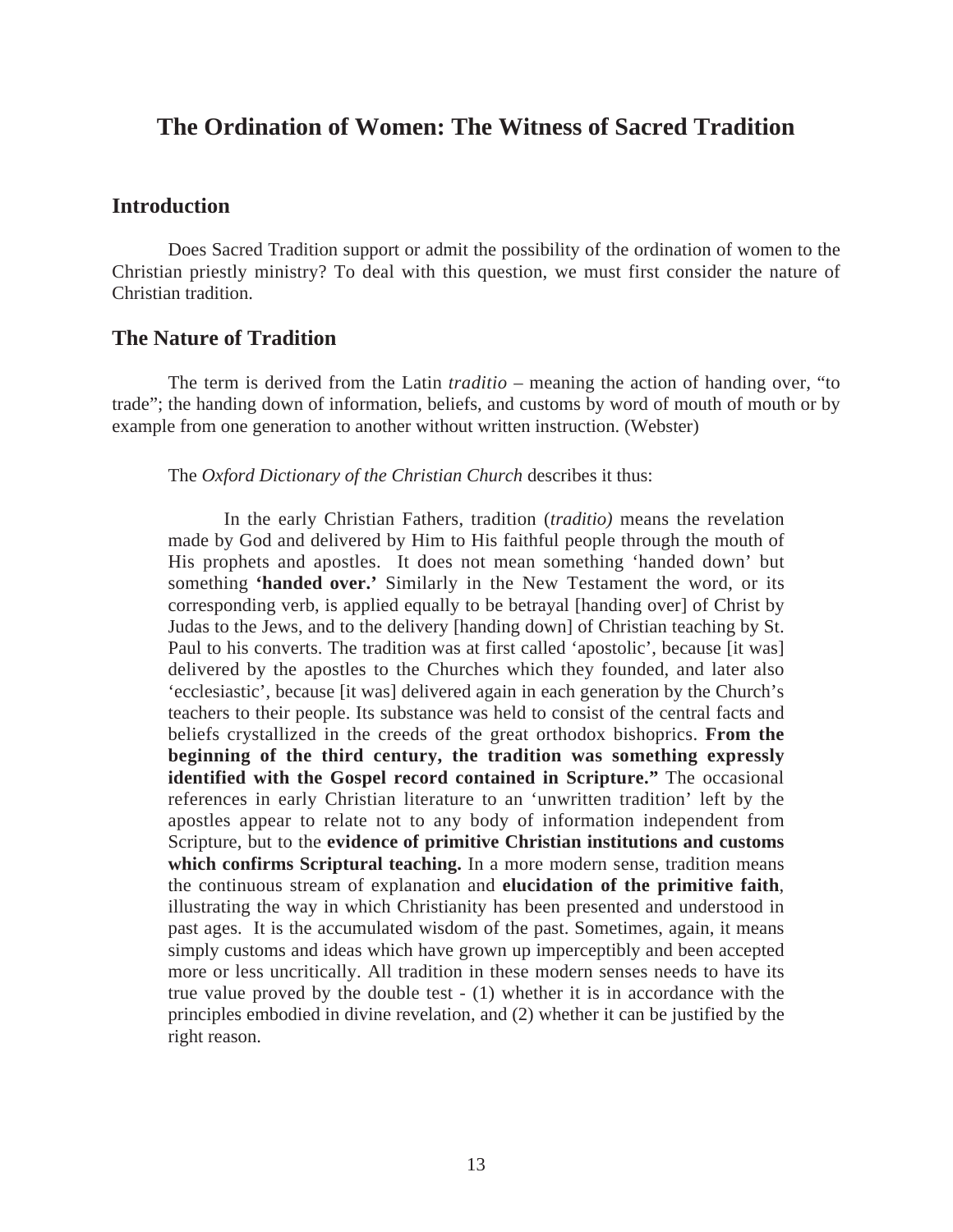## **Tradition in Scripture**

Francis J. Hall's *Dogmatic Theology*, vol. 2, says the following:

The New Testament is clear in regard to the function and duty of the Church to **transmit that, and only that, which has been revealed.** The Spirit's guidance is to bring such things to remembrance (John 14:26); Christ's ministers are stewards, not creators of divine mysteries (I Cor. 4:1-2; 15:3); Christians are to hold fast the traditions (2 Thes. 2:15; 3:6); the church is the pillar and ground, not the inventor (I Tim. 3:15); what is committed to our trust must be kept (I Tim. 6:20) even in the form of sound words (II Tim. 1:13-14, 3:14); what had been seen and heard was taught by the apostles (Heb. 2:3; I John 1:1-3); those who lack this doctrine are to be shunned (II John 10); the faith once for all delivered is to be contended for (Jude 3). On the other hand, the accretions of man made traditions is possible, and such "traditions" are condemned (cf. Matt. 12:1-8; 15:2-20; Mark 7:3-9; Luke 6:1-11; Col. 2:8; I Tim 1-4; 4-7; I Peter 1:18).

The patristic recognition of the importance and authority of tradition is emphatic. Clement of Rome, Epistle to the Corinthians 13:1, condemns innovation upon tradition. The *Didache*, chapter 4, urges "to keep what thou hast received, neither adding to it nor taking from it." Teachers who do otherwise are not to be received (chapter 11). Ignatius, to the Magnesians, chapter 13, makes "the ordinances of the Lord and of the apostles" paramount. Irenaeus identifies heresies by their modernness (*Against Heresies* III, 4:3); and contrasts their waywardness to the sure and consentient traditions of the Church (V, 20:1), etc. [Francis J. Hall, *Dogmatic Theology*, Vol. II, **Authority**, pp. 118-119.]

From the above it can be said that **ecclesiastical tradition** (Sacred Tradition) is something well known by the bishops and other teaching authorities, something that is necessary to the life of the Church, and something that is fixed with regard to its essentials.

## **The Concept of Evolving Tradition**

In the  $20<sup>th</sup>$  century in particular, the idea was advanced in some circles that tradition is evolving, in a parallel manner to Darwin's theory of evolution. In many instances, proponents of an evolving tradition point to John Henry Newman's idea of "development of doctrine." To use this as a basis for an ever-changing, ever-expanding ecclesiastical tradition is to misunderstand the cardinal's premises. Richard John Neuhaus, a contemporary writer, summarized Newman's reflections on the development of doctrine in this way.

"Authentic" development has seven marks:

- 1) It preserves the church's apostolic form.
- 2) It reflects continuity of principles in testing the unknown.
- 3) It demonstrates the power to assimilate what is true,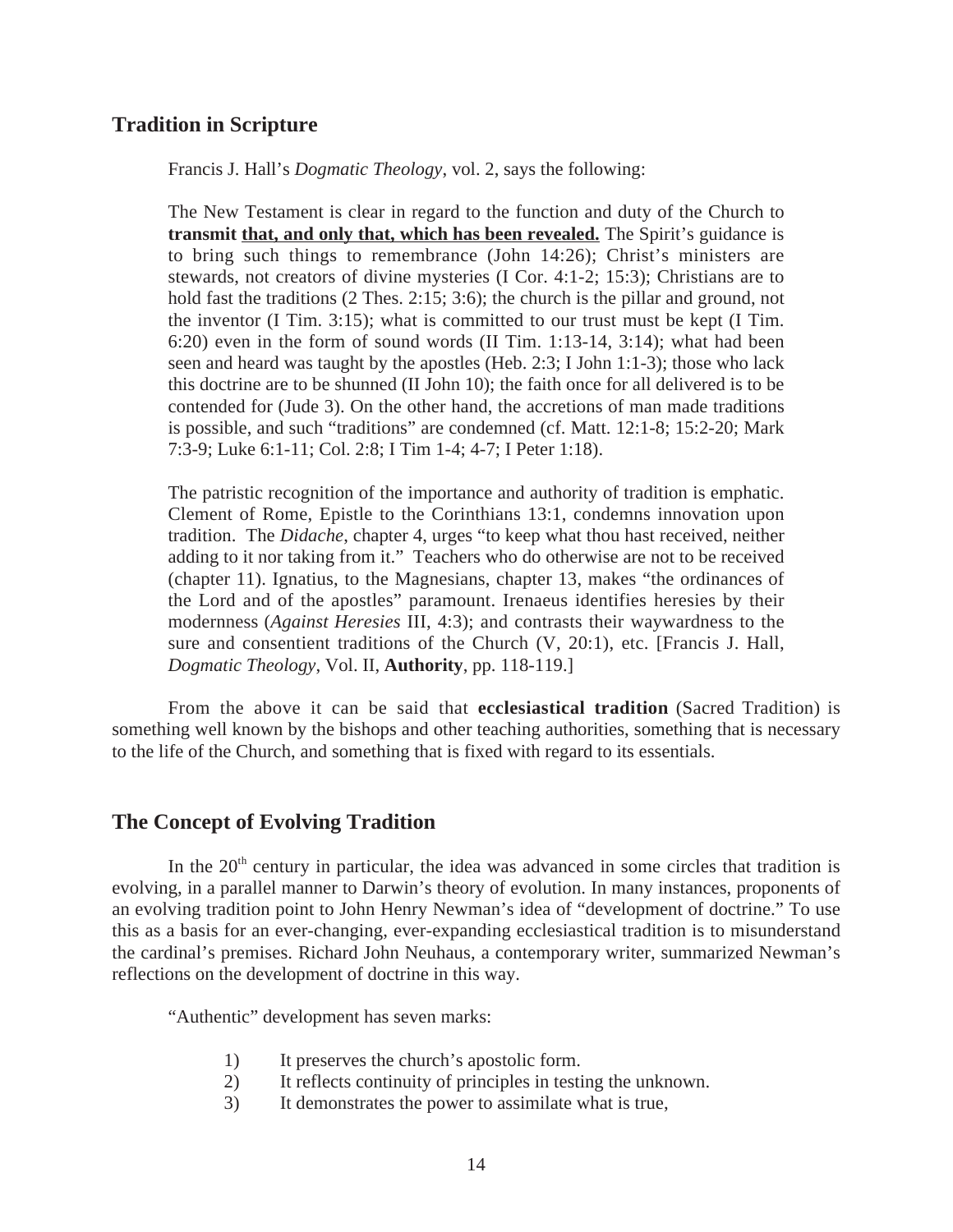even in what is posited against it.

- 4) It follows a logical sequence.
- 5) It anticipates future developments.
- 6) It conserves past developments.
- 7) Throughout, it claims and demonstrates the vigor of teaching authority.

St. Vincent of Lerins in the fifth century held that in authentic development of doctrine nothing presents itself in the Church's old age **that was not latent in her youth.** [emphasis mine] Such was the truth discovered by Augustine of Hippo, a truth "ever ancient, ever new." [*First Things*, Number 122, April 2002, pg. 19].

# **Sacred Tradition and the Ordination of Women**

#### **The Commandment of Christ**

The sacred ministry, instituted by Christ himself in the calling of the 12 apostles and commissioning them to make him sacramentally present to current and subsequent generations ("on the night before He was betrayed … Do this in remembrance of me." I Cor. 11:23-25), is intended to **act in the person of Christ** ("He who hears you hears me" Lk. 10:16 … "And he who sees me sees him who sent me" Jn. 12:45 … "You did not choose me, but I chose you and appointed you that you should go and bear fruit and that your fruit should abide … " Jn. 15:16).

#### **The Apostolic Tradition**

The New Testament provides **no exceptions** to the male gender for apostolic ministries. "Now a bishop must be … the husband of one wife … " (1 Tim. 3:2); " … and appoint elders in every town as I directed you, if any man is blameless, the husband of one wife … " (Titus 1:5-6). The apostolic ministry is conferred upon by men the laying on of hands (Acts 8:17; 9:17; 13:3; I Tim. 4:14; II Tim. 1:6). There are no exceptions to the recipient being male. It can be said that a male ministry, commissioned by Christ himself, is integral to the New Testament tradition. This is what was handed on to subsequent generations.

#### **Later Sacred Tradition**

Sacred tradition has unfailingly interpreted this to mean that the sacramental minister must therefore correspond to the maleness of Christ and provide absolute clarity as to his status as well as to fulfill the image of the bridegroom in relation to the Church as a bride described in Ephesians 5.

#### **Heretical Movements**

In the patristic period some heretics, notably Montanists, experimented with priestesses. They were soundly condemned by those who maintained Catholic faith and order. Tertullian even reiterated the Pauline prohibitions against women speaking and teaching in church. Tertullian also adds, "She is not allowed to teach, to baptize, to sacrifice or presume to the rank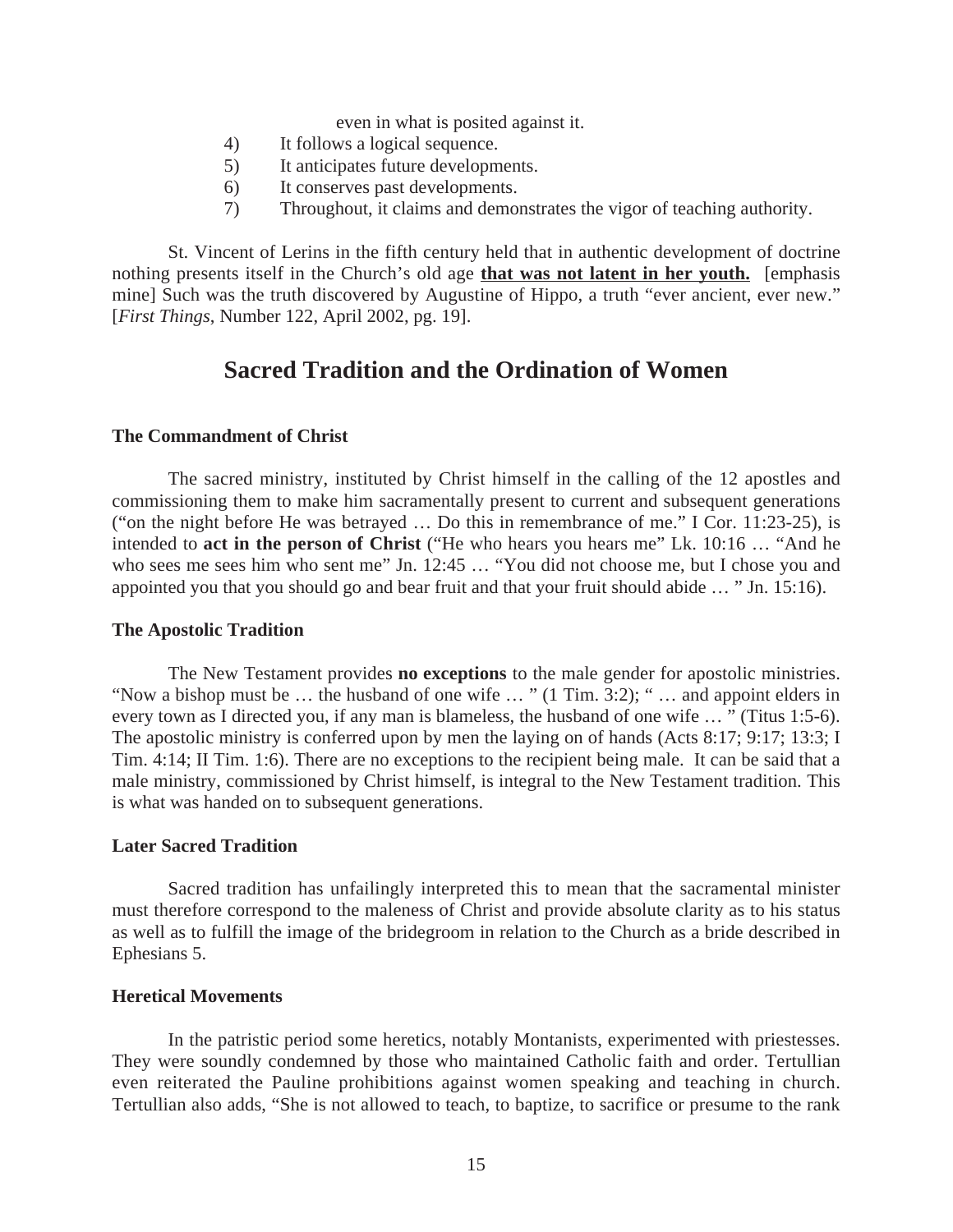of male office, not to mention the priestly office" (Hauke, *Women in the Priesthood*, pg. 407). Epiphanius, Bishop of Salamis, fourth century, anchors the exclusion of women from the priesthood in the will of Jesus, which is the divine plan of salvation (Hauke, pg. 418).

Both St. Augustine of Hippo and St. John Damascene expressly categorize female priesthood as heresy. (Hauke, pg. 418). Hauke further states, "Whenever the Church Fathers have occasion to speak, directly or indirectly about "women in the priesthood," they reject it clearly and unanimously" (pg. 425). Moving to the scholastic period, both Thomas Aquinas and Bonaventure reject it. Duns Scotus, the subtle doctor, makes this astonishing statement: "I do not believe namely, that any office useful for salvation has been withheld from any person through institution by the Church or prescription of the Apostles, and much less still from an entire sex. If, then, the apostles or the Church cannot justly withhold from a person any office useful for salvation unless Christ as their head, has so determined, and much less still from the entire female sex, therefore Christ alone first prescribed this, **He who instituted the sacrament"** (Hauke, pg. 455, emphasis mine). The reformers, Luther, Calvin and Zwingli, though they had no use for the Mass and therefore no use for an apostolic priesthood as it was commonly understood, upheld the tradition of a male ministry.

#### **Anglicans and Sacred Tradition**

Do we as Anglicans have an obligation to uphold this tradition? **First a male priesthood knows no exception for two millennia.** It is rooted in the action of Christ himself. Even after separating from the See of Peter, the constant claim of Anglicans is that ours is not a new church, but a part of the one, holy, catholic and apostolic Church as stated in the Apostles and Nicene Creeds. At the Reformation, Anglicans appealed to Sacred Tradition, particularly the Fathers and the first four ecumenical councils, in order to strip away accretions and clarify authentic Catholic faith and practice. Anglican reformers were not seeking novelties; in fact, just the opposite! They sought to establish what they believed to be authentic tradition rooted in Holy Scripture.

In the Episcopal Church, the Preface to the Book of Common Prayer (1789) states, "It will also appear that this church is far from intending to depart from the Church of England in any essential point of doctrine, discipline, or worship; or further than local circumstances require." In the 1928 Book of Common Prayer, the candidate to be consecrated bishop is asked, "Are you ready, with all faithful diligence to **banish and drive away from the church all erroneous and strange doctrine contrary to God's Word**; and both privately and openly to call upon and encourage others to do the same?" The candidate for priesthood is asked a similar question.

Finally, the Catechism of the 1979 Book of Common Prayer describes sacraments to be "given by Christ as **sure** and **certain means** by which we receive that grace."

#### **Q: What are the Sacraments?**

A: The sacraments are outward and visible signs of inward and spiritual grace, given by Christ as **sure** and **certain means** by which we receive that grace. (BCP, pg. 857)